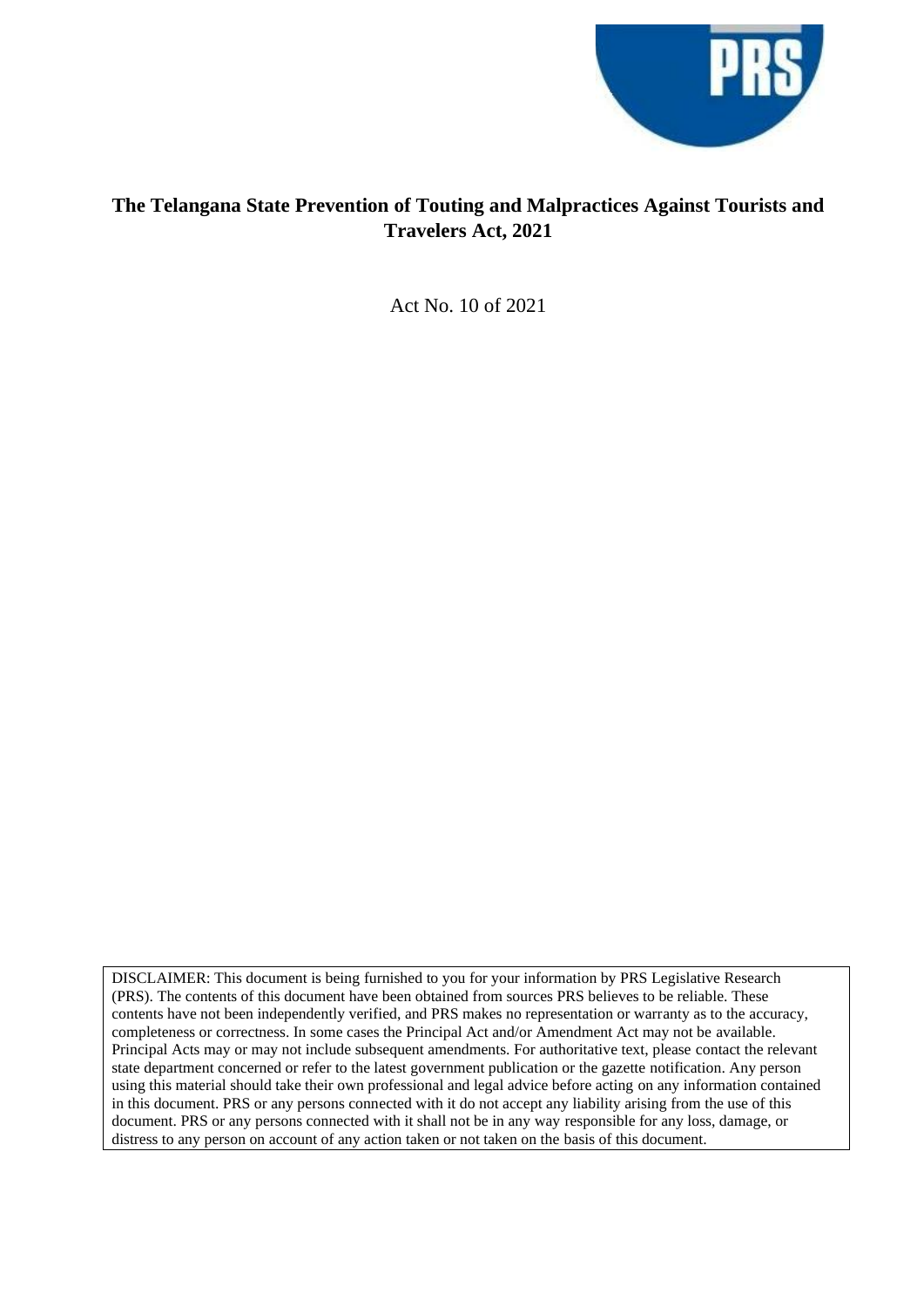### THE TELANGANA STATE PREVENTION OF TOUTING AND MALPRACTICES AGAINST TOURISTS AND TRAVELLERS ACT, 2021.

# (ACT No. 10 OF 2021)

## ARRANGEMENT OF SECTIONS

#### **Sections**

## PART - I

### **PRELIMINARY**

- 1. Short title, extent and commencement.
- 2. Definitions.

## PART - II

## OFFENCES AND PENALTIES

- 3. Prohibition of malpractice and touting, etc.
- 4. Penalties.
- 5. Offence to be cognizable and bailable.

### PART - III

### POWERS OF POLICE OFFICERS AND PROCEDURE FOR SPEEDY INVESTIGATION AND TRIAL OF **OFFENCES**

- 6. Powers of arrest, search and seizure.
- 7. Removal of suspected touts or persons causing nuisance from the public places frequented by tourist or traveller.
- 8. Persons bound to comply with directions of Police officers.
- 9. Investigation, etc. of offences.
- 10. Cognizance and trial of offences.
- 11. Power of Court to try cases summarily.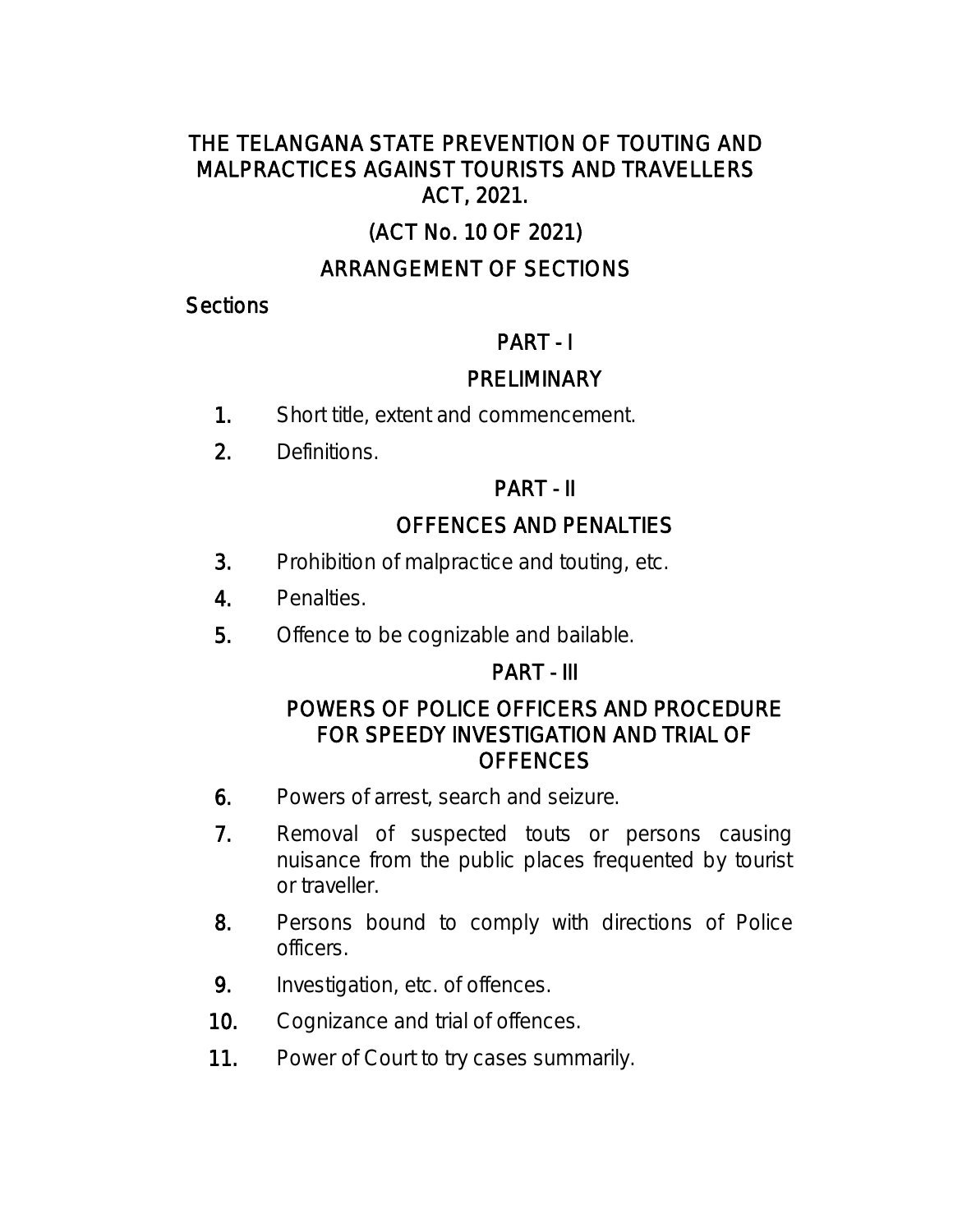- 12. Removal of person repeatedly involved in acts of touting or malpractice.
- 13. Compounding of Offences.
- 14. Plea bargaining.

## PART - IV

## **MISCELLANEOUS**

- 15. Protection of action taken in good faith.
- 16. Act not in derogation of any other law.
- 17. Power to make rules.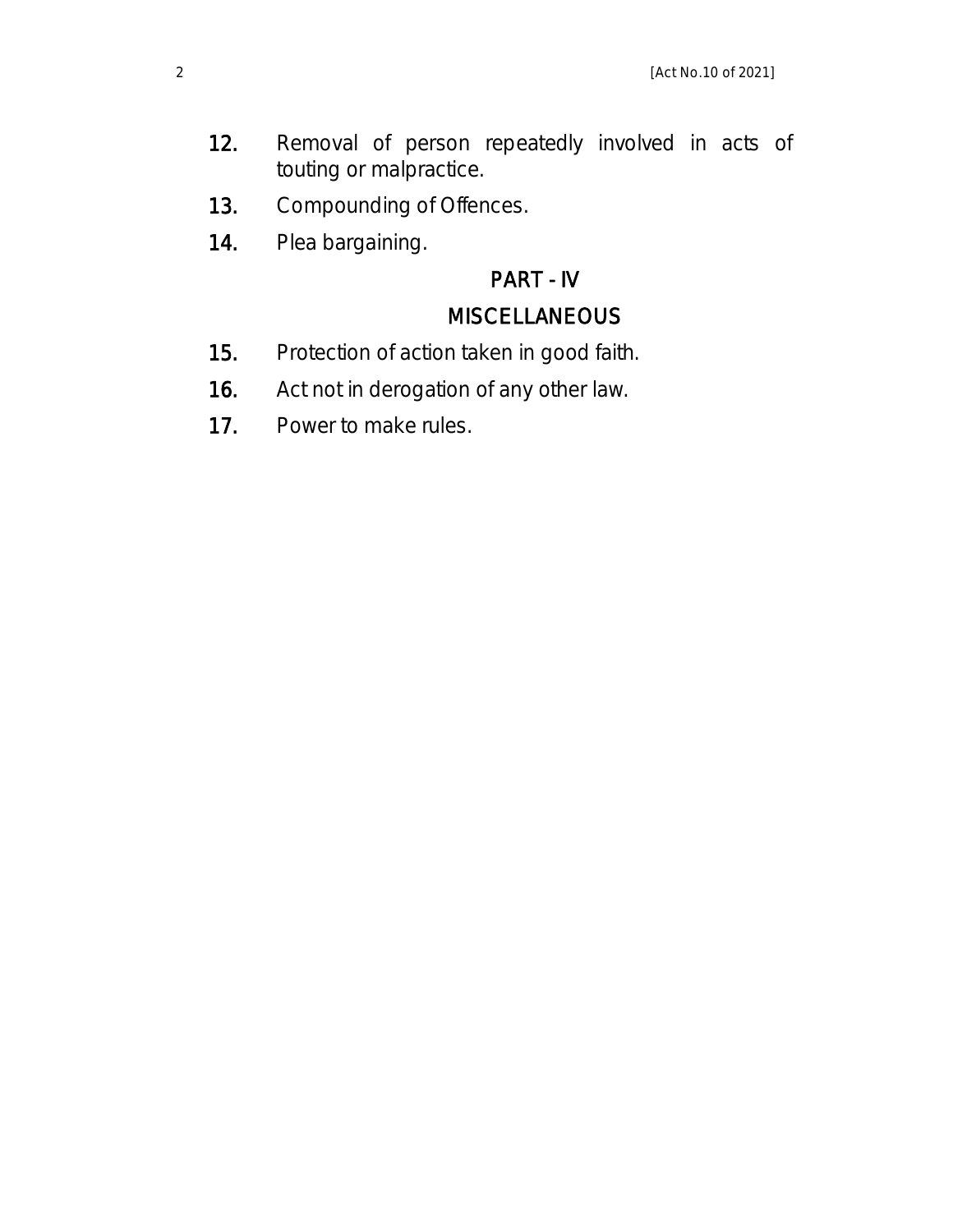#### THE TELANGANA STATE PREVENTION OF TOUTING AND MALPRACTICES AGAINST TOURISTS AND TRAVELLERS ACT, 2021.

### ACT No. 10 OF 2021.\*

## [18<sup>th</sup> October, 2021]

AN ACT TO PROVIDE FOR PREVENTION OF ACTS OF TOUTING AND MALPRACTICES VIS-A-VIS TOURISTS AND TRAVELLERS VISITING THE STATE OF TELANGANA AND ABETMENT OR ATTEMPT THEREOF BY ANY PERSON AND FOR MATTERS CONNECTED THEREWITH OR INCIDENTAL THERETO.

 Be it enacted by the Legislature of the State of Telangana in the Seventy-second Year of the Republic of India as follows:

#### PART - I PRELIMINARY

1. (1) This Act may be called the Telangana State Short title, extent Prevention of Touting and Malpractices against Tourists and and Travellers Act, 2021. commencement.

(2) It extends to the whole of the Telangana State.

(3) It shall come into force on such date<sup>1</sup> as the State Government may, by notification in the Official Gazette, appoint.

<sup>\*</sup> Received the assent of the Governor on the 15<sup>th</sup> October, 2021.

<sup>1.</sup> Came into force w.e.f.28.10.2021 vide. G.O.Ms.No.98, Home (Legal) Department, dated 28.10.2021.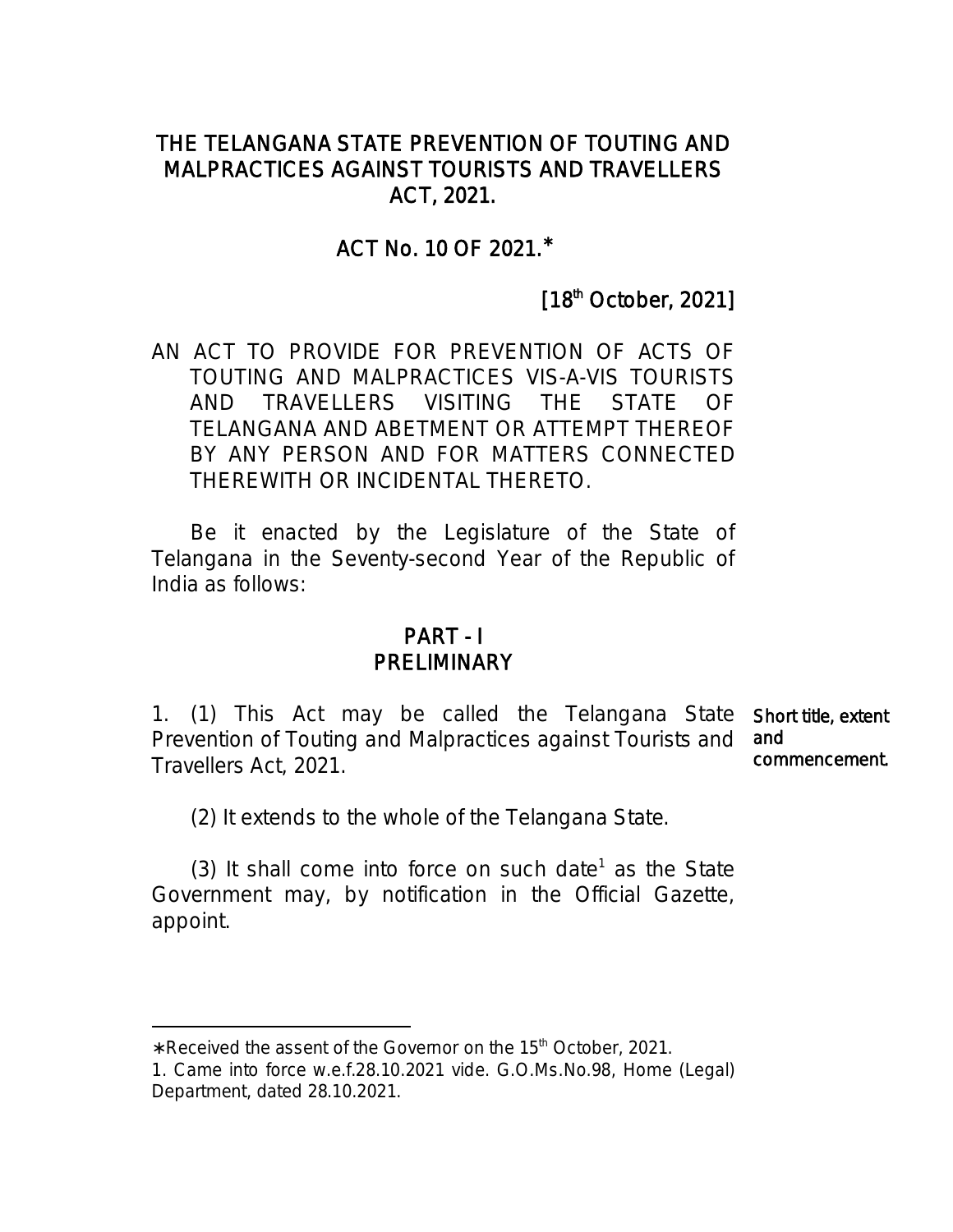Definitions.

2. (1) In this Act, unless the context otherwise requires,-

 (a) "Commissioner of Police" means Police Commissioners of all the Commissionerates in the State of Telangana.

 (b) "Government" means the State Government of Telangana.

 (c) "Malpractice" includes dishonesty, cheating, impersonation and obstruction in allowing free choice for shopping or stay or travel arrangement etc.,

 (d) "Prescribed" means prescribed by rules made under this Act.

 (e) "Tourist or Traveller" means any person or group of persons including pilgrims who visit or visits Telangana from any part of India or outside India;

 (f) "Touting" includes enticing, misguiding or coercing for shopping, accommodation, transportation, sight-seeing or pestering for any particular premises, including the precincts thereof, any person, establishment, dealer or manufacture for personal consideration;

Explanation – Whoever loiters around airports, railway stations, bus stands, markets or any other places frequented by tourists and travellers with the intention of offering any unsolicited service to the tourist and traveller pestering or coercing him to use any such service and exhibits such conduct so as to show such intention like following, stalking, gesturing, arguing, communicating or otherwise drawing attention of tourists and travellers through words or gestures or placards or pamphlets thereby causing obstruction or annoyance to tourists and travellers in any manner causing discomfort to them and otherwise has no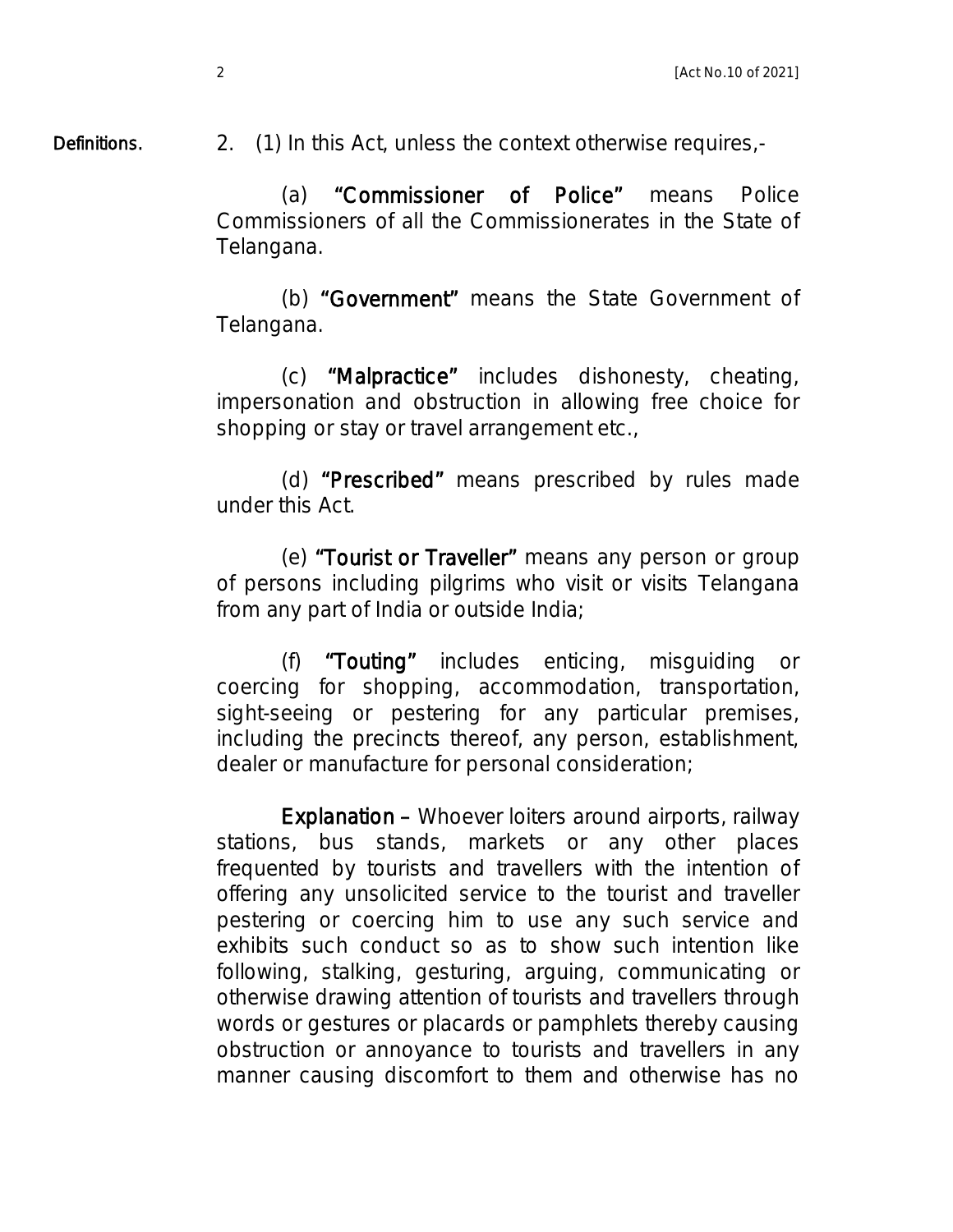reasonable explanation for frequenting the said place will be committing the act of touting.

 (2) Words and expressions used herein and not defined but defined in the Indian Penal Code, 1860 shall have the meanings respectively assigned to them in the said Code. 1860.)

#### PART - II OFFENCES AND PENALTIES

3. No person shall,-

 (a) Commit any act of touting or malpractice against any tourist or traveller.

 (b) Abet commission of any act of touting or malpractice against any tourist or traveller.

 (c) Attempt to commit any act of touting or malpractice against any tourist or traveller.

4. Any person who -

 (a) Commits touting or malpractice shall be punished with imprisonment for a term which may extend to one year, or with fine which may extend to ten thousand rupees, or with both;

 (b) abets an offence of touting or malpractice under this Act shall, notwithstanding anything contained in the Indian Penal Code, 1860, be punished with imprisonment for a term which may extend to six months or with fine which may extend to five thousand rupees, or with both;

 (c) attempt to commit an offence of touting or malpractice under this Act shall be punished with imprisonment for a term which may extend to three months, (Central Act No.45 of 1860.)

Prohibition of malpractice and touting, etc.

Penalties.

(Central Act No.45 of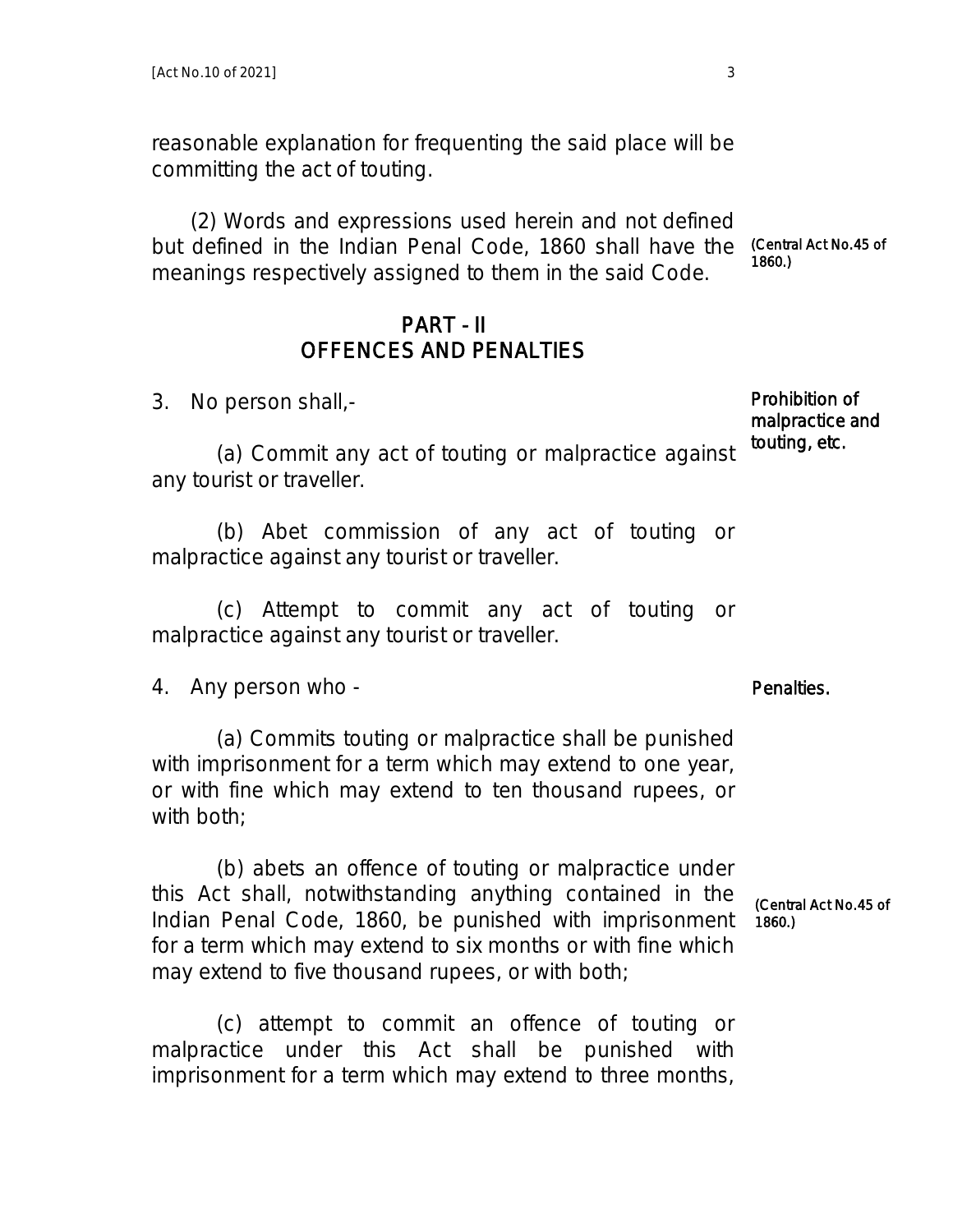or with fine which may extend to two thousand rupees, or with both.

Offence to be cognizable and bailable. (Central Act No.2 of 1974.)

seizure.

5. Notwithstanding anything contained in the Code of Criminal Procedure, 1973, the offences under this Act shall be cognizable, bailable and compoundable.

#### PART - III POWERS OF POLICE OFFICERS AND PROCEDURE FOR SPEEDY INVESTIGATION AND TRIAL OF OFFENCES

6. (1) If an offence of touting or malpractice takes places in the presence of a police officer, not below the rank of an Assistant Sub Inspector of Police, such police officer may arrest the person and record his observation about such conduct of the individual that constitutes the offence of touting. Powers of arrest, search and

> (2) Any Police officer having reason to suspect a person of indulging in the act of touting or malpractice against a tourist or a traveller may search such person and may require an account in relation to any articles found in his possession and may seize such articles if found suspicious and of such nature which could be used for commission of touting or malpractice against tourists or travellers.

> (3) A Police Officer not below the rank of an Assistant Sub Inspector of Police may enter a public or private establishment, which he has reason to believe, was or is being used as place for commission of touting or malpractice against tourists or travellers and inspect the same, subject to the permission accorded to him for such inspection by a superior officer not below the rank of Assistant Commissioner of Police/Deputy Supreintendent of Police/Sub-Divisional Police Officer.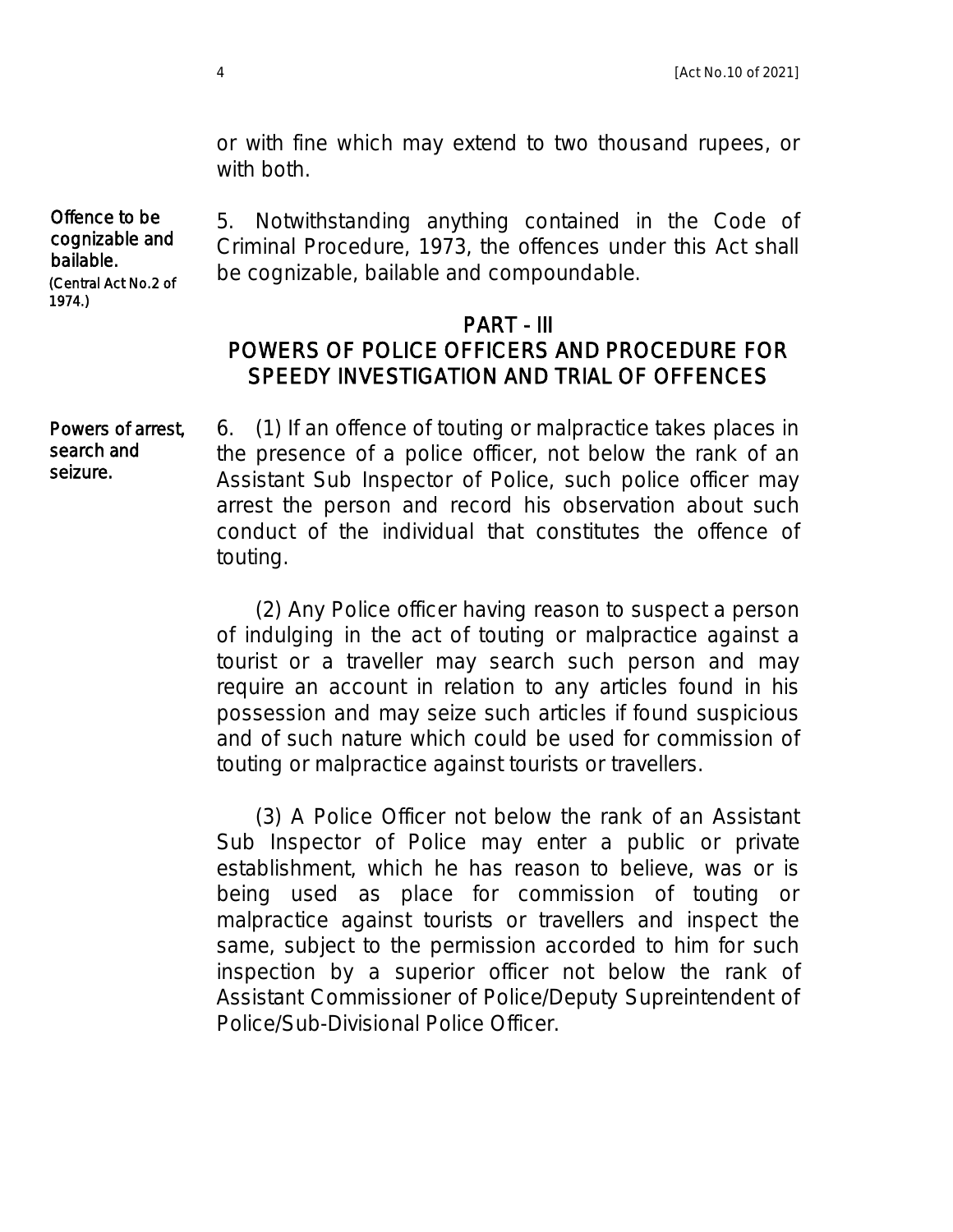7. If a police officer suspected any person who indulging in touting or malpractice or otherwise causing nuisance in a public place frequented by tourists or travellers, he may direct such person to move away himself from the said place forthwith.

8. (1) All persons shall be bound to comply with the directions given by a police officer on approval of the same by a superior officer not below the rank of Assistant Commissioner of Police/Deputy Supreintendent of Police/Sub-Divisional Police Officer in the discharge of his duties under this Act.

 (2) Where any person resists, refuse or fails to comply with any directions referred to in sub-section (1), a police officer may, without prejudice to any other action that he may take under any other provision of this Act or any other law for the time being in force remove such person and either produce him before a Metropolitan Magistrate or Judicial Magistrate of First Class, as the case may be, or in trivial cases, release him when the occasion which necessitated the removal has ceased to exist:

 Provided that the person so removed shall, in all cases, be produced before the Magistrate or released, as the case may be, within a period of twenty four hours of such removal.

9. (1) The Provisions of Code of Criminal Procedure, 1973 shall be applicable for the purposes of search, seizure or any investigation inquiry and trial of offences under this Act:

 Provided that the investigating officer shall make endeavours to complete the investigation within a period of thirty days and the officer-in-charge of the police station shall forward a police report in the form as prescribed by the

Removal of suspected touts or persons causing nuisance from the public places frequented by tourist or traveller.

Persons bound to comply with directions of Police officers.

Investigation, etc. of offences. (Central Act No.2 of 1974.)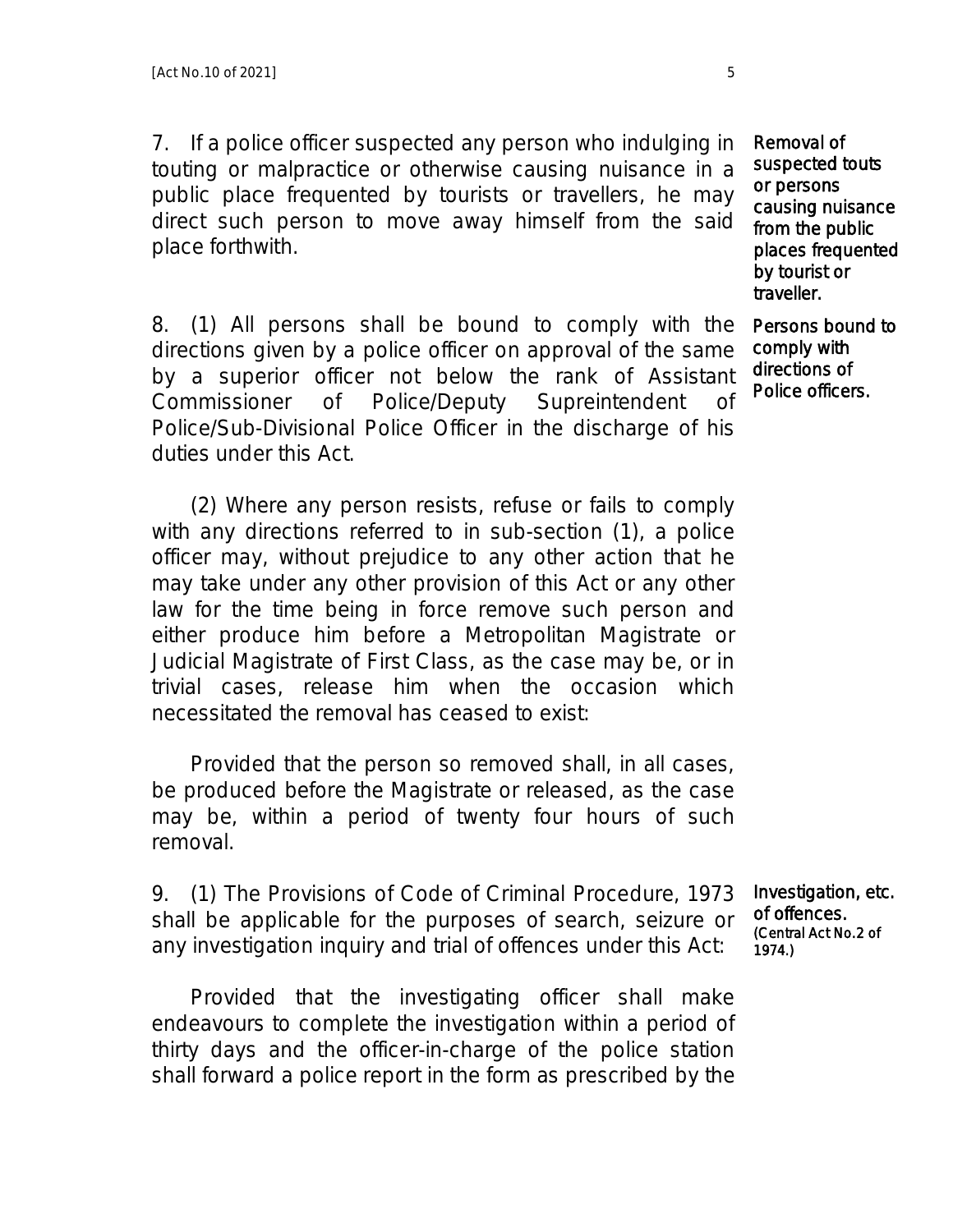Government to the magistrate, empowered to take cognizance of the offence.

 (2) Notwithstanding anything contained in the Code of Criminal Procedure, 1973, no Police officer below the rank of an Assistant Sub-Inspector of Police shall investigate an offence under this Act. (Central Act No.2 of 1974.)

10. No court inferior to that of a Judicial Magistrate of First Class or Metropolitan Magistrate shall try any offence under this Act. Cognizance and trial of offences.

11. (1) All offences under this Act shall be tried summarily by a Judicial Magistrate of First Class or Metropolitan Magistrate and the provisions of section 262 to 265 (both inclusive) of the Code of Criminal Procedure, 1973 shall, as far as may be, apply to such trial. Power of Court to try cases summarily. (Central Act No.2 of 1974.)

> (2) When trying any offence under this Act, the Magistrate may also try any other offence with which a person may be charged in the same trial if the offence is connected with such other offence on offences.

12. The Commssioner of Police or the Superintendent of Police of the District concerned, as the case may be, authorized in this behalf by general or special order shall have power to declare any person or persons who is habitually or repeatedly involved in the activities punishable under this Act, out of bounds from Telangana State, or any part thereof, for a period which shall not be less than ten months or may extend to one year. Removal of person repeatedly involved in acts of touting or malpractice.

13. (1) Any offence punishable under this Act may either before or after the institution of the prosecution, be compounded by such officer or authorities with the approval of the superior officer not below the rank of Deputy Commissioner of Police or the Superintendent of Police of Compounding of Offences.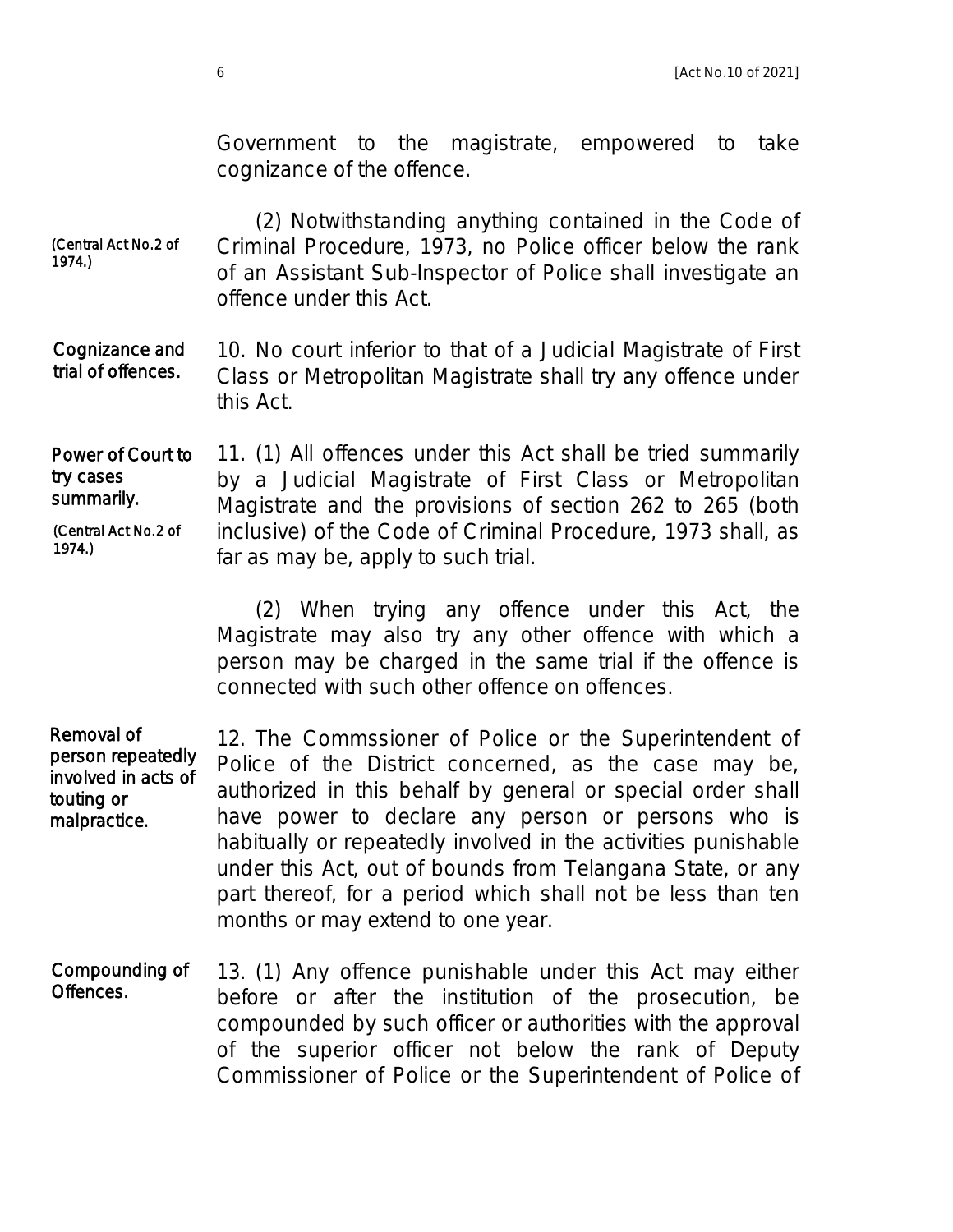the concerned District, as the case may be, and for such amount as the Government may, by notification in the official Gazette, specify in this behalf.

 (2) Where an offence has been compounded under subsection (1) above, the offender, if in custody, shall be discharged and no further proceedings shall be taken against him in respect of such offence.

14. A person accused of an offence under this Act, may fine an application for plea bargaining in the Court in which such offence is pending for trial and the provisions of Chapter XXI-A of the Code of Criminal Procedure, 1973 shall be applicable in this regard. Plea bargaining. (Central Act No.2 of 1974.)

### PART - IV **MISCELLANEOUS**

15. No suit, prosecution or other legal proceeding shall lie against the Government or any person or officer authorized by the Government for anything which is in good faith done or intended to be done under this Act. Protection of action taken in good faith.

16. The provisions of this Act shall be in addition to and not Act not in in derogation of the provisions of any other law for the time being in force. derogation of any other law.

17. (1) The Government may, by notification published in Power to make the official Gazette, make rules for carrying out the rules. provisions of this Act.

 (2) Without prejudice to the generality of the foregoing power, such rules may provide for all or any of the following matters, namely,-

 (a) Prescription of the form for forwarding a police report under sub-section (1) of section 9 to the magistrate